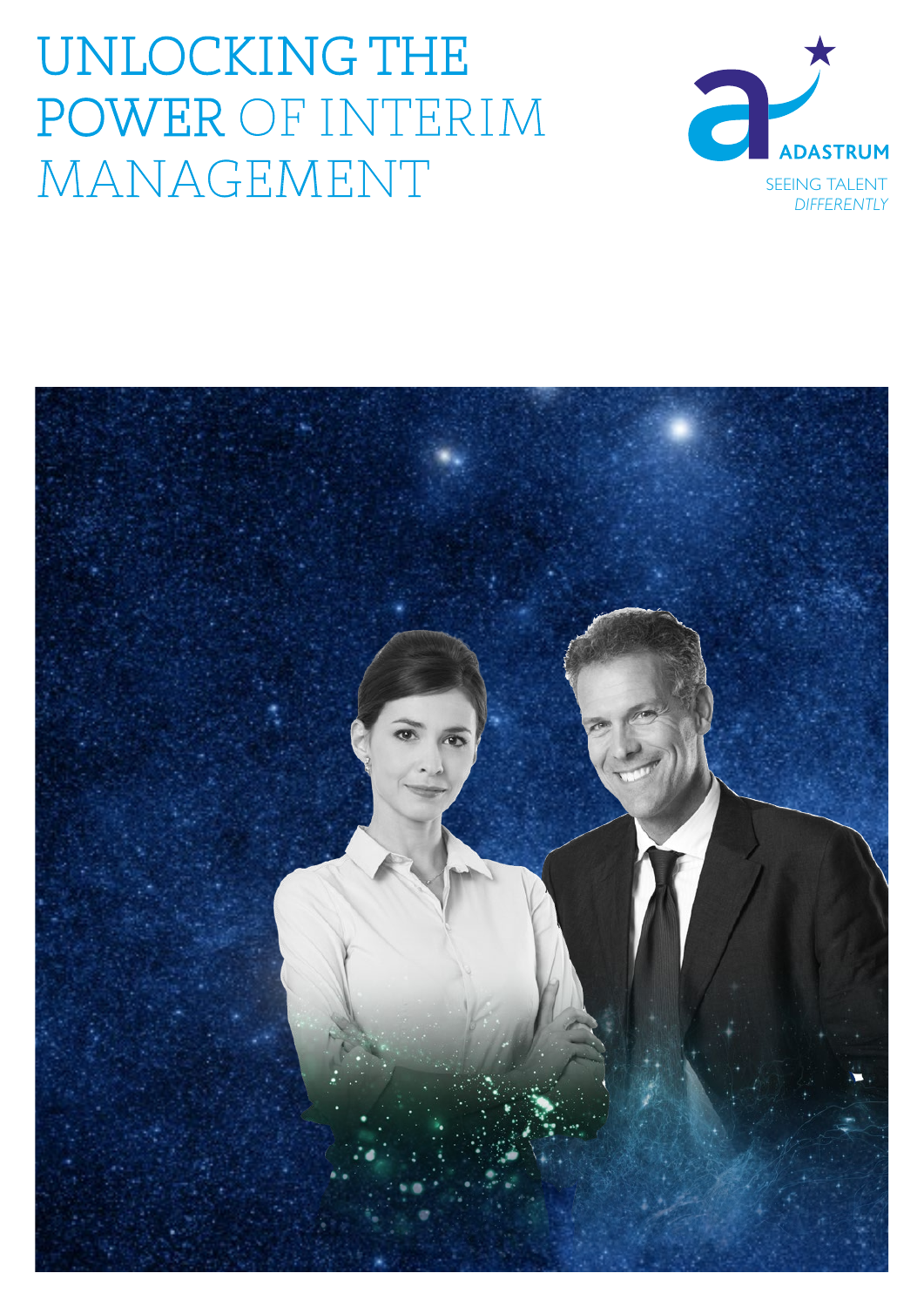# INTRODUCTION

A powerful combination of disruptive technology, agile business models, changing working practices, economic and political uncertainty and nimble competitiors is forcing businesses to transform at an unprecedented rate.

This 'perfect storm' brings as many opportunities as it does challenges, but to be able to take advantage of these, businesses need to be in a position where they can rapidly respond to change.

However, many traditional organisations can hit a stumbling block when it comes to change, as they 'don't know what they don't know' and perhaps most importantly – don't have the right leadership in place to drive transformation. While this is an issue that affects organisations of all sizes, across industries, it is especially true of larger organisations. After all, the larger the ship, the harder it can be to manoeuver it.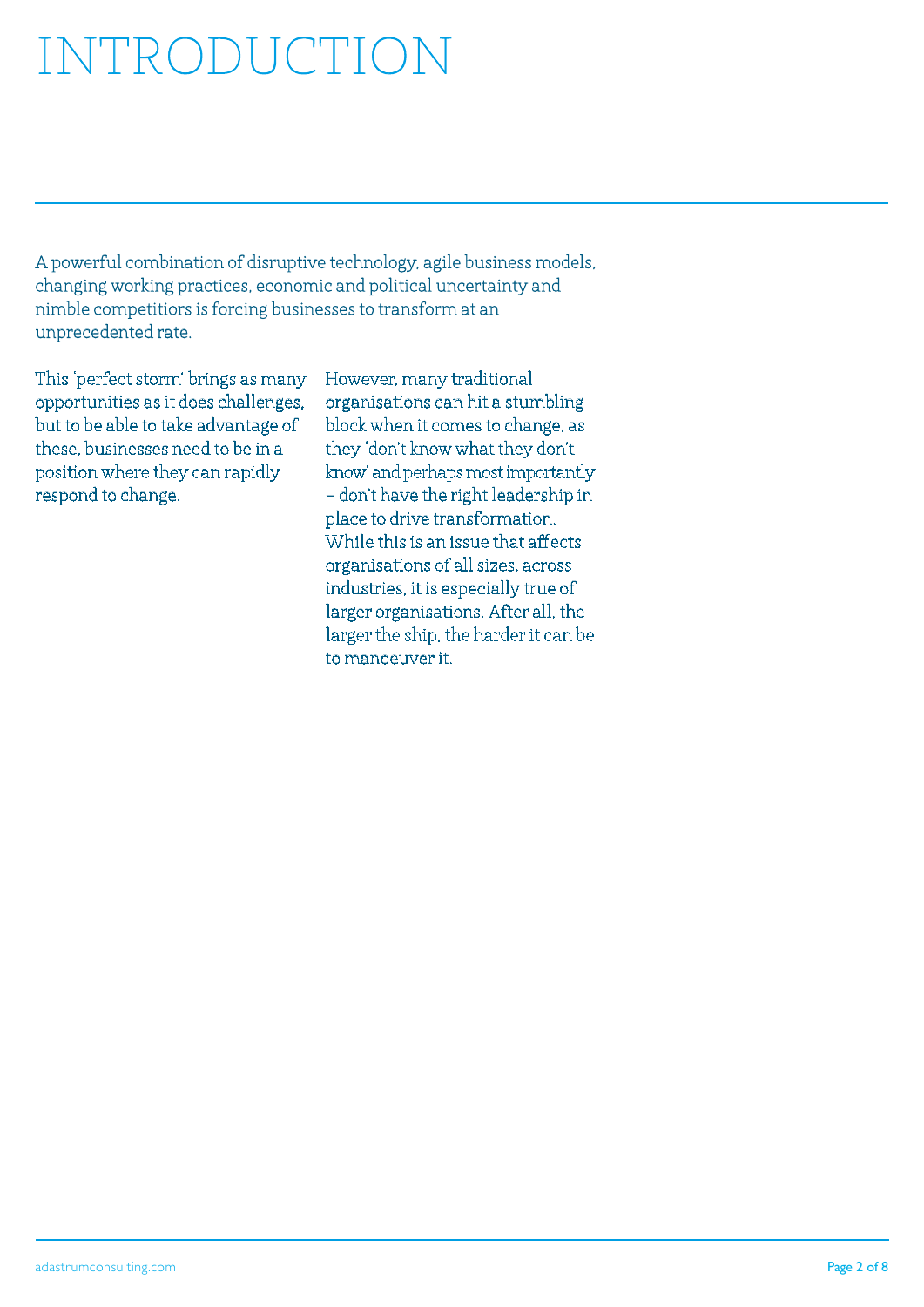## THE RISE OF THE INTERIM EXECUTIVE

It is against this backdrop that we have witnessed the increase in demand for interim executives particularly in the private sector. The respected Institute of Interim Managers survey 2018 found that 28% forecast growth in private sector demand in 2019.

This is perhaps unsurprising, successful interim executives are generally business veterens who have built up many years of experience in guiding organisations through periods of change and come with deep expertise, problem solving skills and an ability to quickly drive change across a business.

Whilst many seem over qualified from the outside, it is precisely this expertise that enables them to very quickly understand the goals a business is looking to acheive and then set the strategy to complete these. They should bring a razor sharp focus, coupled with exceptional stakeholder management and team building skills to make change happen from day one.

They're there to get a specific job done, but, contrary to popular opinion, while they may physically leave an organisation once their role is complete, they should always leave behind a legacy of people processes and systems. Indeed, if an interim fulfils their role properly, they will leave their mark on a business for many years to come.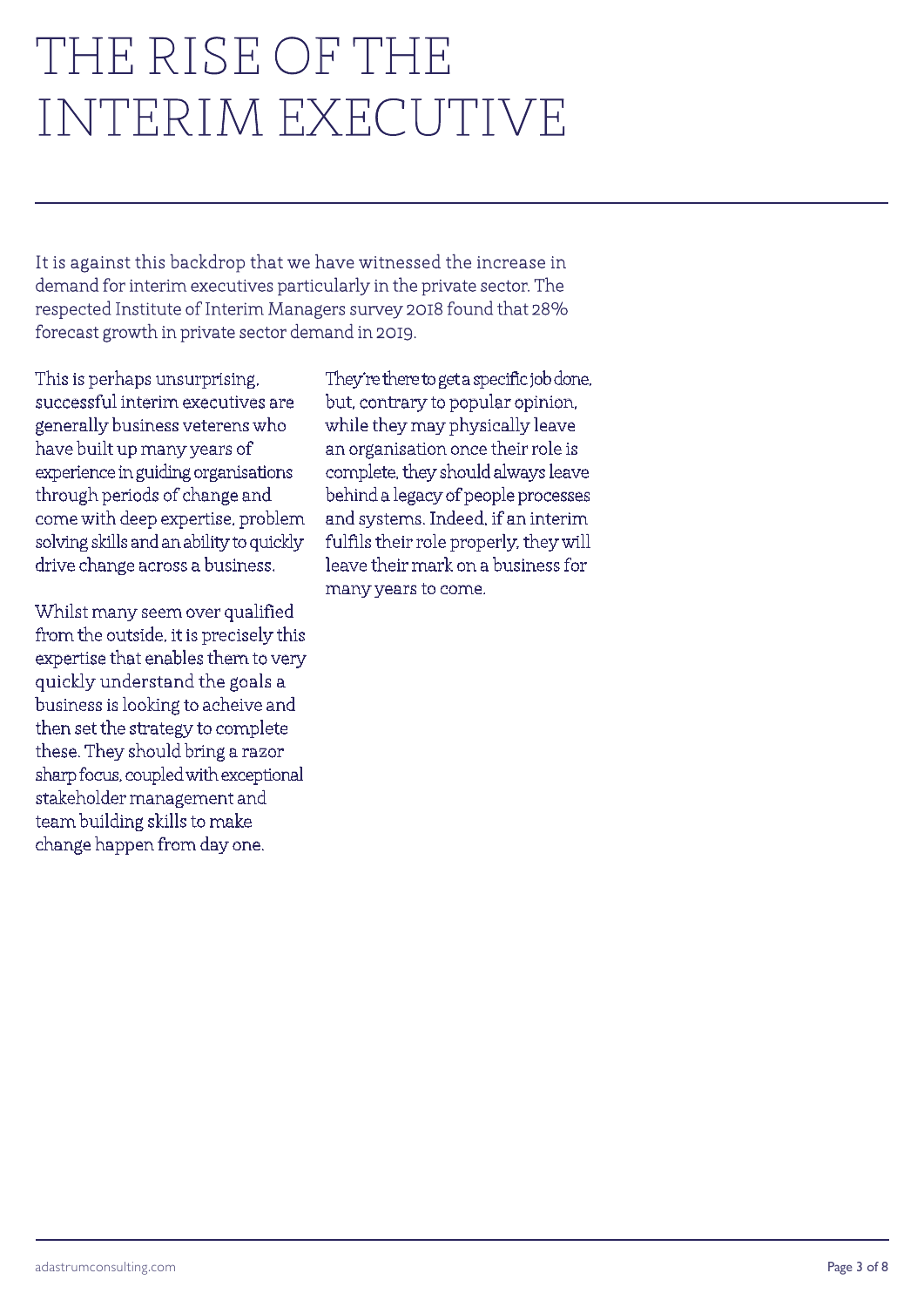# COMMON MISCONCEPTIONS AROUND INTERIM MANGEMENT

Harnessed correctly, an interim executive is an immensely powerful tool. Broadly speaking, interim management is the provision of executive talent for a limited period of time, with a defined outcome. They are a powerful, flexible resource to accelerate change and deliver lasting impact.

However, there are still many misconceptions around what constitutes an interim executive. Most commonly, businesses mistakenly view temporary workers such as consultants and contractors as interim executives.

A contractor can be a very effective resource in helping to deliver a specific project or fill a skills gap. However, no matter how good they are in their role, a contractor will typically have a specific skills set and be task orientated and would not be expected to be a strategic decision maker or to necessarily leave a lasting legacy.

A consultant will likely have a strategic focus and give great insight into the strategy and direction a company should take to thrive in their market, however, they are rarely the ones to actually realise and execute this strategy.

A good interim executive will offer strategic advice, but then also bring their expertise and experience to bear in delivering this strategy. They will be goal orientated and work with the rest of the business to take them on the journey to acheive a specific objective, rather than a series of tasks.

The interim executive will be very much at the helm though, utilising a range of resources and skills to steer a business through a period of change, all the while providing stability, leadership and specific expertise.

As opposed to the hiring process for a permanent senior team member, which may take over six months, followed by a honeymoon period where they get to know the business and take stock, an interim executive will be well versed in hitting the ground running and will will know they have a limited amount of time to make a big difference.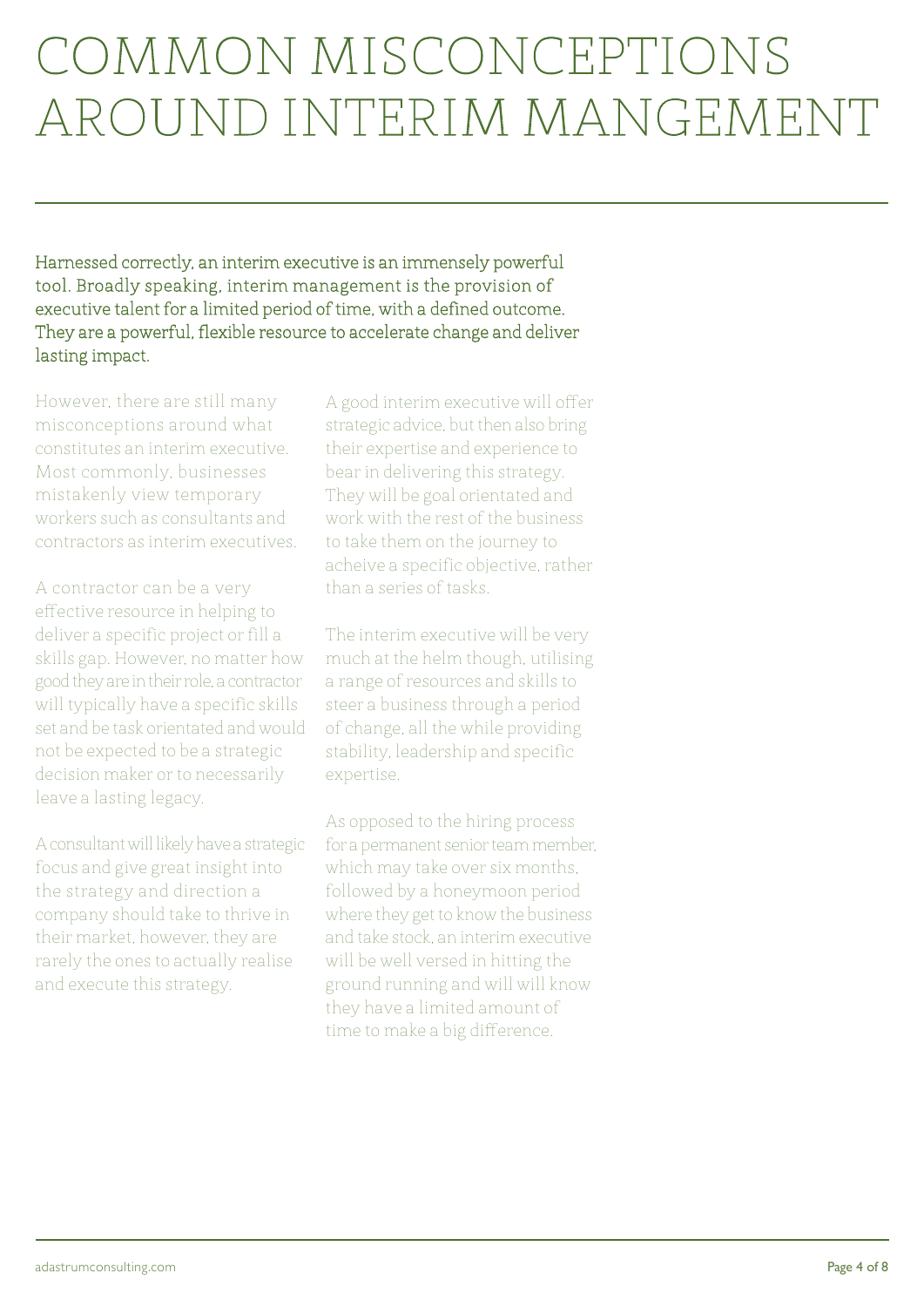# KEY BENEFITS OF USING AN INTERIM MANAGER

As alluded to above, there are many benefits to using an interim manager. These can be best summarised into the following categories:

#### $\star$  Experience

Typically overqualified for the role, which they need to be to hit the ground running, they are experienced "battle hardened" leaders.

#### $\star$  Outcomes

Interim executives are outcome focused, success is measured by results. They are delivery and implementation driven. In over 50% of engagements we see clients moving the interim executive onto a new challenge within the business and over 75% contracts are extended demonstrating high level of confidence in the person and the flexibility.

### $\star$  Flexibility and agility

Interim executives are usually available to start in a matter of days and work on a simple day rate basis. They join only for as long as they are needed, with no on-boarding or exit costs. They leave when their job is complete.

#### \* Independent

While sensitive to a company's culture, they are not constrained by company politics. Having no previous history with the business means they can look at the situation with objectivity and clarity. They will be more candid than perhaps a permanent employee could be and their views will be based on evidence / facts and objective, as they have no hidden political agenda.

### Stakeholder engagement

They can advise while rolling up their sleeves with a practical and pragmatic approach. How they deliver is important, they have excellent people skills and go about delivery in a quietly effective manner.

### $\star$  Knowledge transfer

Knowledge and skills transfer is a key part of each engagement, leaving a legacy of people, systems and processes in place and handing over on project conclusion.

Unlike a consultancy, they are very much client side and act in the client's best interests with no interest in selling or revenue targets. Their reputation depends on a successful engagement, so their and the client's objectives are aligned.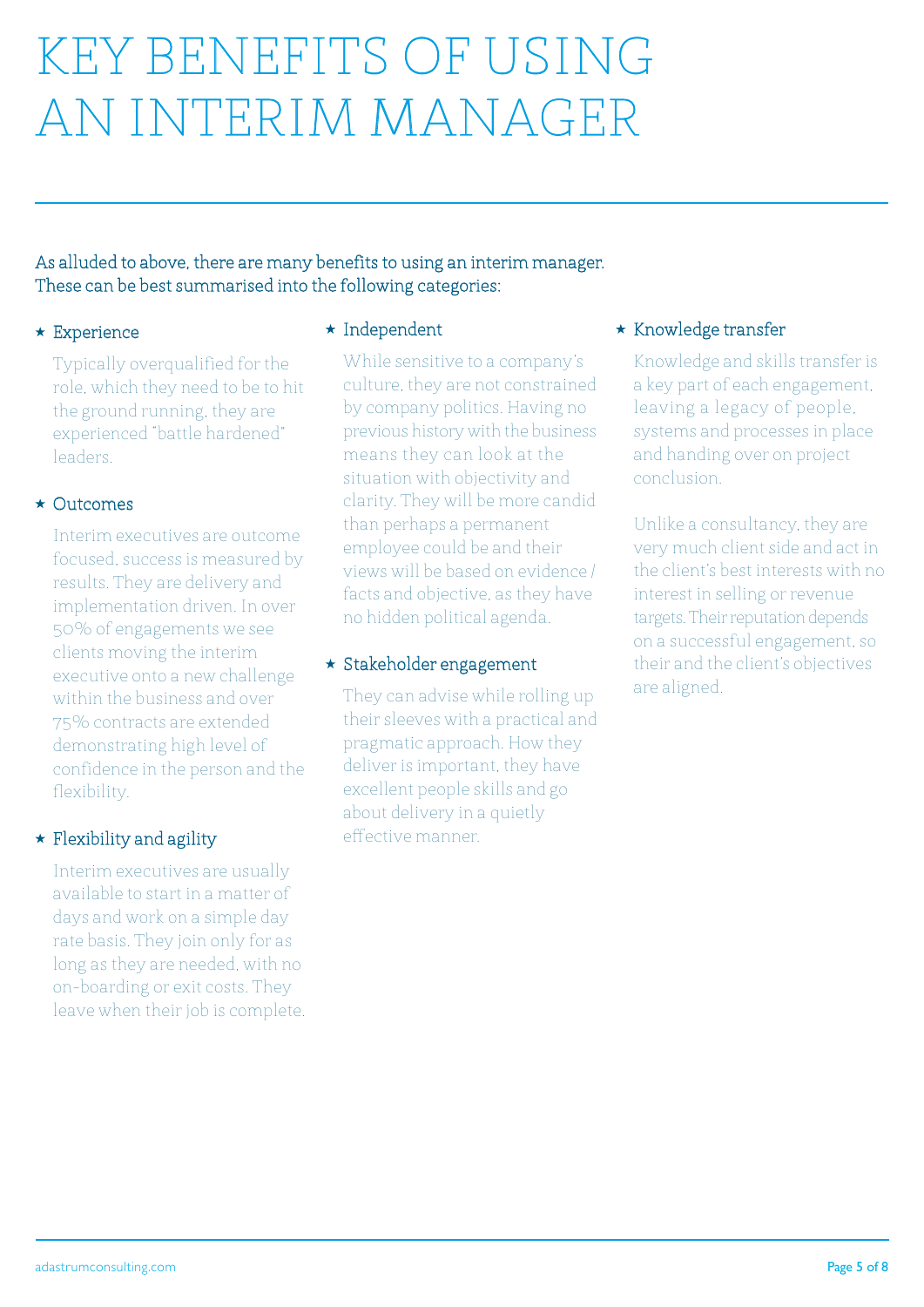## WHEN TO USE AN INTERIM MANAGER

While interim managers are a hugely effective tool in many circumstances, and offer excellent return on investment when used appropriately, businesses do need to ensure they are harnessing them in the right way.

When the business is in a period of change, as many are, and maybe unable to commit to a permanent hire an interim executive can fill an urgent gap, bring a specialist skill set, energy, independence and a fresh view.

Mandates from clients generally fall into two categories:

- $\star$  A safe pair of hands, filling a gap, covering for temporary absence
- $\star$  Lead the implementation and delivery of a programme of change, with clear objectives, deliverables and outcomes

A review of our engagements over the last five years shows that around 75% fall into the last category. Key expertise brought in with a delivery focus and specific objective.

Typical engagements include:

- $\star$  Manage the implementation and migration to a new finance system
- $\star$  Drive the implementation of a Governance, Compliance or Remediation programme
- $\star$  Deliver the integration or divestment of a business
- $\star$  Lead and deliver a major organisational restructure
- $\star$  Execute the implementation of Platform As A Service
- $\star$  Specialist data analytics expertise
- $\star$  Execute a business acquisition
- ★ Specialist EA expertise
- Lead cloud technology transformation

AN INTERIM EXECUTIVE CAN FILL AN URGENT GAP, BRING A SPECIALIST SKILL SET, ENERGY, INDEPENDENCE AND A FRESH VIEW.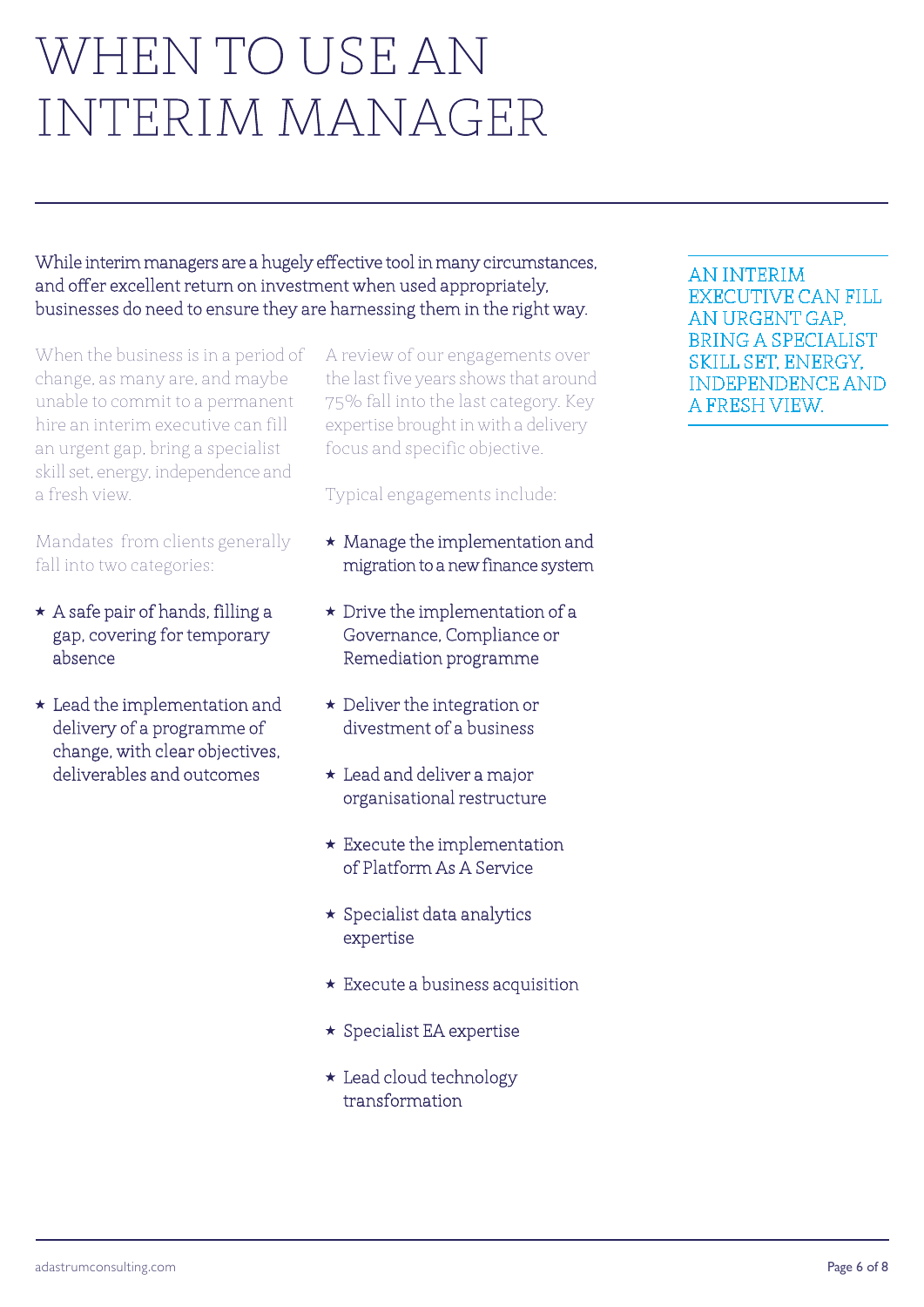## HOW TO SECURE THE RIGHT INTERIM EXECUTIVE

### Before seeking an interim executive, it is vital to have a clear idea of the objectives of the engagement and what success will look like.

Businesses should not be afraid to be open and honest about their current situation. For an interim executive the bigger the "challenge" the better, they thrive on challenge and want to leave an organisation in a great place.

Work with a specialist partner or consultancy to understand the business problem, the current situation and your organisational culture and the objectives, before doing anything.

An interim executive is measured by results, so a successful delivery track record in the sector is important. When working at this level, competency and expertise is usually a given, so it is more around style, engagement, stakeholder management and the "how" of delivery. A major programme that needs recovering and brought back on track will require a different style and approach to a regulatory programme.

The ability to quickly establish relationships to "get things done" is critical, the "how" is just as important. The most effective interim executives are proactive and quietly go about delivery in an effective manner.

Moving in a timely manner is key, as high calibre interim executive talent is in demand and good candidates will not be available for long.